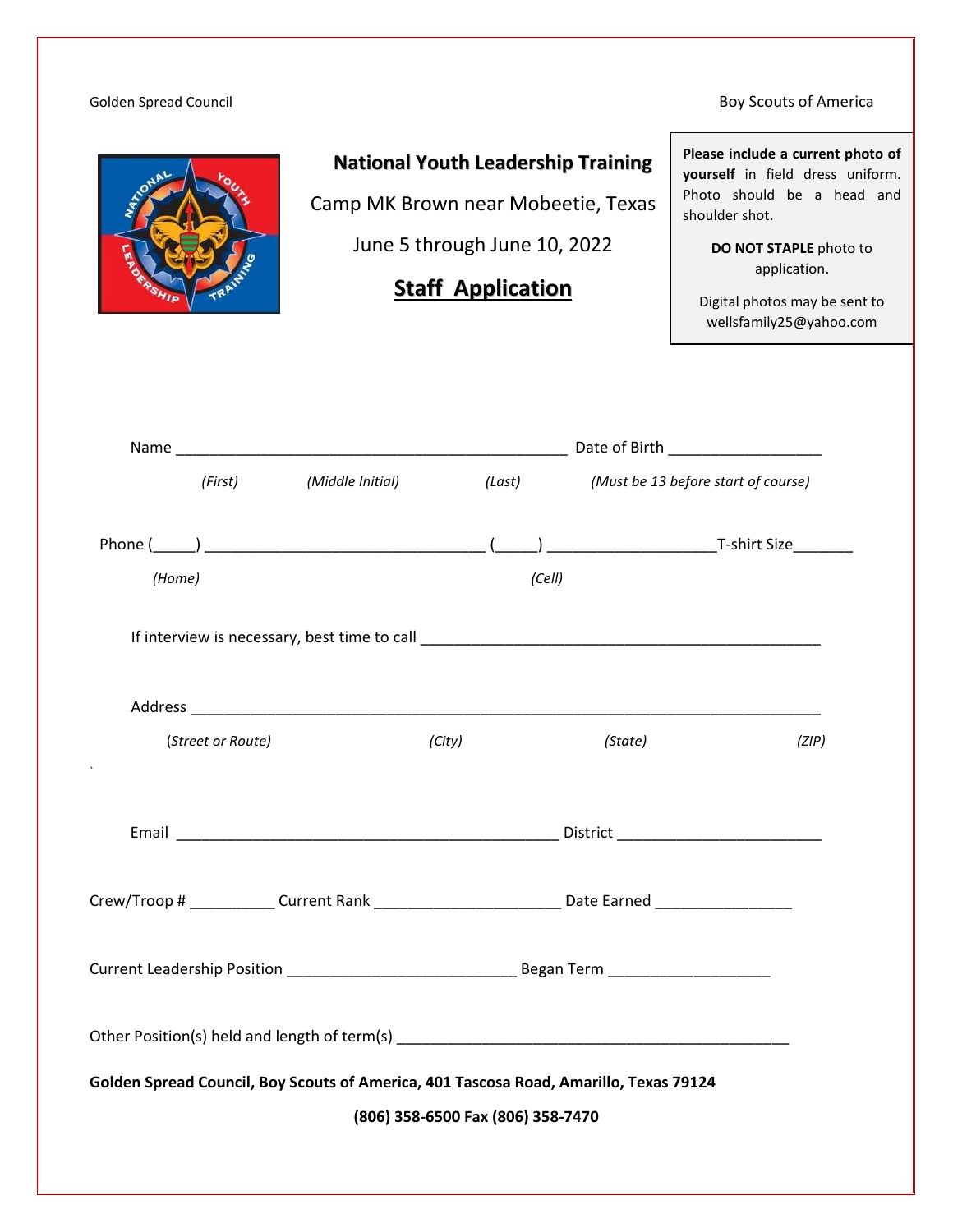#### Golden Spread Council and South Spread Council and South Spread Council and South Spread Council and South Spread Council and South Spread Council and South Spread Council and South Spread Council and South Spread Council



## **National Youth Leadership Training**

Camp MK Brown near Mobeetie, Texas

June 5 through June 10, 2022

# **Staff Application**

\_\_\_\_\_\_\_\_\_\_\_\_\_\_\_\_\_\_\_\_\_\_\_\_\_\_\_\_\_\_\_\_\_\_\_\_\_\_\_\_\_\_\_\_\_\_\_\_\_\_\_\_\_\_\_\_\_\_\_\_\_\_\_\_\_\_\_\_\_\_\_\_\_\_\_\_\_\_\_\_

**Please include a current photo of yourself** in field dress uniform. Photo should be a head and shoulder shot.

> **DO NOT STAPLE** photo to application.

Digital photos may be sent to wellsfamily25@yahoo.com

| BSA Camping Experience ___________________________ Summer Camps Attended __________________________ |                    |                                                     |          |  |
|-----------------------------------------------------------------------------------------------------|--------------------|-----------------------------------------------------|----------|--|
|                                                                                                     | (Number of nights) |                                                     | (Number) |  |
| High Adventure Camp? Philmont Northern Tier Sea Base Other ______________________                   |                    |                                                     |          |  |
|                                                                                                     |                    | (Circle One)                                        |          |  |
| Order of the Arrow?                                                                                 | Yes                | No I am a(n): Ordeal, Brotherhood, or Vigil member. |          |  |
|                                                                                                     | (Circle One)       | (Circle One)                                        |          |  |
|                                                                                                     |                    |                                                     |          |  |
|                                                                                                     |                    |                                                     |          |  |
| Golden Spread Council, Boy Scouts of America, 401 Tascosa Road, Amarillo, Texas 79124               |                    |                                                     |          |  |
|                                                                                                     |                    | (806) 358-6500 Fax (806) 358-7470                   |          |  |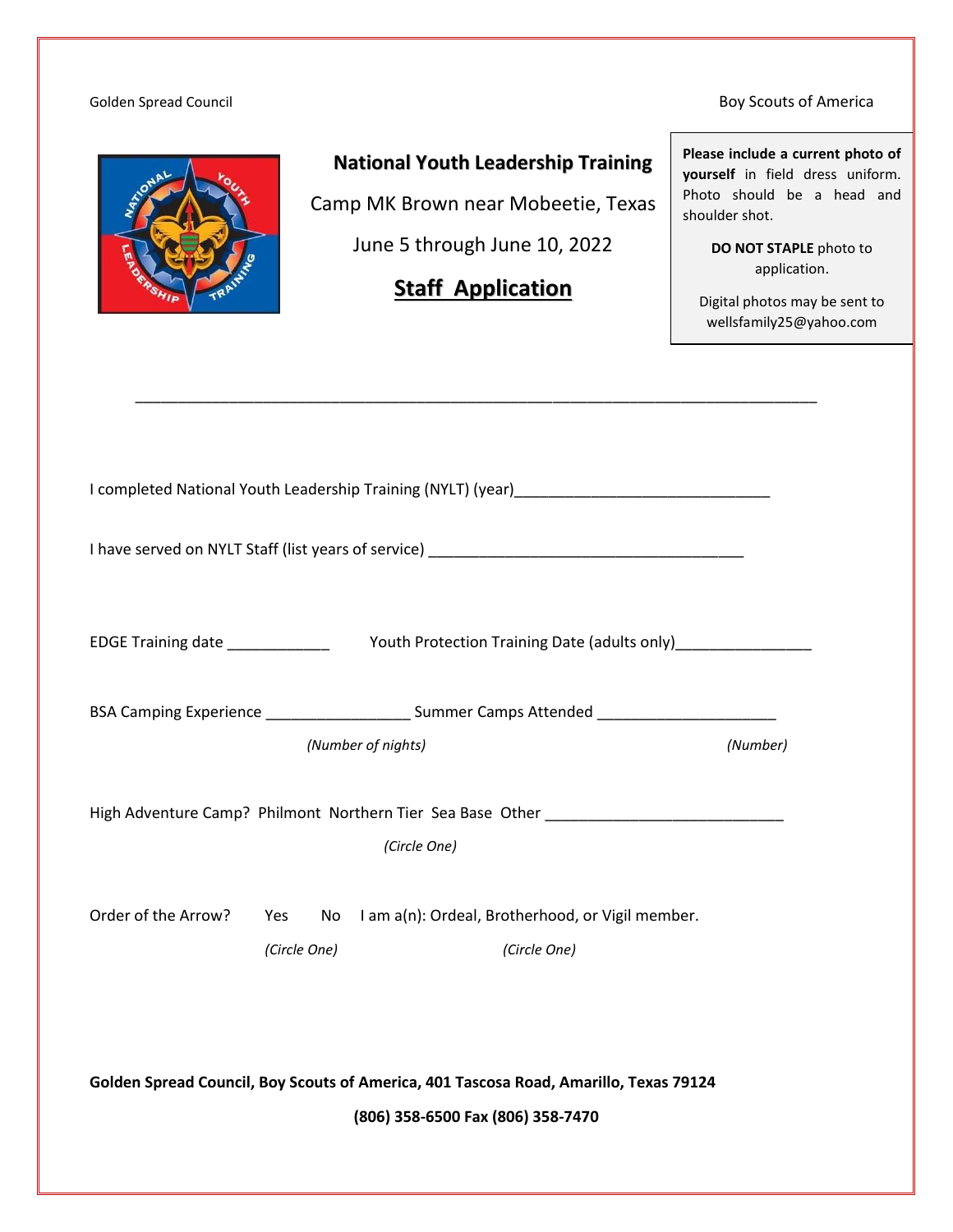*"We never fail when we try to do our duty, we always fail when we neglect to do it."*

#### *- Sir Robert Baden-Powell*

Outdoor Skills Knowledge? Please circle one of the following options that best describes your skill level. (H - Need Help; K - Have Knowledge; T - Can Teach)

| Skill               | Level | Skill                | Level | Skill                | Level | Skill          | Level |
|---------------------|-------|----------------------|-------|----------------------|-------|----------------|-------|
| Compass             | H K T | <b>Nature</b>        | H K T | Knots                | нкт   | <b>CPR</b>     | HKT   |
| Map Reading         | H K T | Wood Tools           | H K T | Lashings             | H K T | Safe Swim      | H K T |
| <b>GPS Receiver</b> | HKT   | <b>Fire Building</b> | HKT   | Campfire<br>Planning | H K T | Safety Afloat  | H K T |
| <b>Hiking</b>       | H K T | Cooking              | H K T | First Aid            | нкт   | <b>Bugling</b> | H K T |

CPR certified? Name of certifying agency \_\_\_\_\_\_\_\_\_\_\_\_\_\_\_\_\_\_\_\_\_\_\_\_\_\_\_\_\_\_\_\_\_\_Expiration \_\_\_\_\_\_\_\_\_\_\_\_

BSA Lifeguard? Date completed \_\_\_\_\_\_\_\_\_\_\_\_\_\_\_\_\_\_\_\_\_\_\_\_\_\_\_\_\_\_\_\_\_ Expiration \_\_\_\_\_\_\_\_\_

List other Scout training courses and when \_\_\_\_\_\_\_\_\_\_\_\_\_\_\_\_\_\_\_\_\_\_\_\_\_\_\_\_\_\_\_\_\_\_\_\_\_\_\_\_\_\_\_\_\_

\_\_\_\_\_\_\_\_\_\_\_\_\_\_\_\_\_\_\_\_\_\_\_\_\_\_\_\_\_\_\_\_\_\_\_\_\_\_\_\_\_\_\_\_\_\_\_\_\_\_\_\_\_\_\_\_\_\_\_\_\_\_\_\_\_\_\_\_\_\_\_\_\_\_\_\_\_\_\_\_\_\_

Which position(s) are you applying for? (See Staff Position Descriptions for details, and rank your preference: 1 – Most preferred. Note: Course Director (CD) and Course Leader (CL) positions have already been determined. For information regarding the duties of each position, consult the NYLT Staff Fact Sheets.

| <b>Assistant Course Director (ACD)</b>            |  |
|---------------------------------------------------|--|
| Please list the area of program you would like to |  |
|                                                   |  |
|                                                   |  |
|                                                   |  |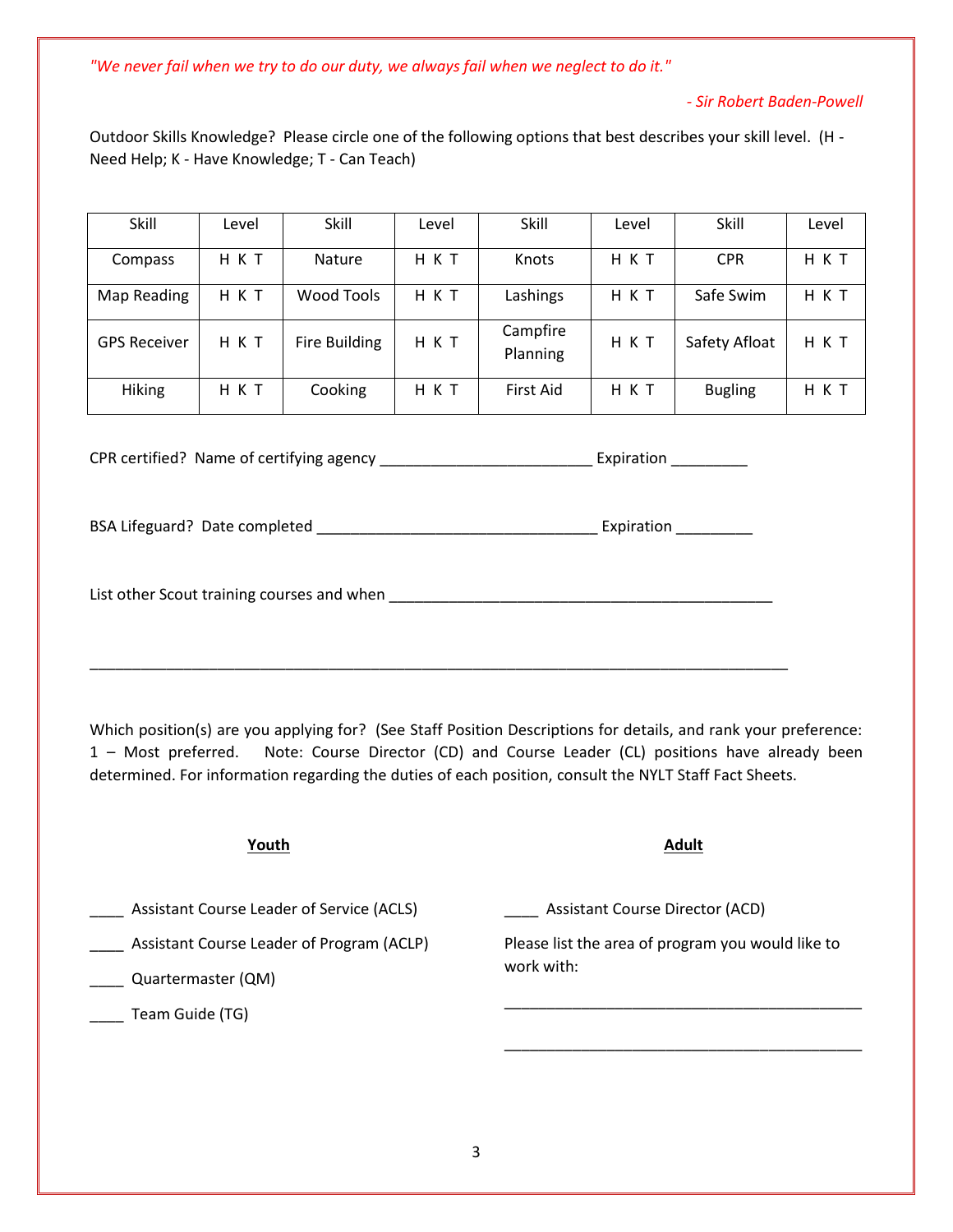# **NYLT Code Of Conduct**

## **Applicant's Agreement**

I understand the purpose of NYLT, and meet the requirements to participate on staff for this course. I am prepared to attend the staff orientation, staff developments, and the entire NYLT course. I will faithfully abide by the Scout Oath and Law. I will represent my home unit with honor, and intend to pass along my new knowledge and skills to my fellow Scouts, home unit, and community.

**\_\_\_\_\_\_\_\_\_\_\_\_\_\_\_\_\_\_\_\_\_\_\_\_\_\_\_\_\_\_\_\_\_\_\_\_\_\_\_\_\_\_\_\_\_\_\_\_\_\_\_\_\_\_\_\_\_\_\_\_\_\_\_\_\_\_\_\_\_\_\_\_\_\_\_\_\_\_\_**

**(Scout's Signature) (Date)**

## **Parent/Guardian Approval (for Youth Staff only)**

I approve the attendance of my child named above as a staff member of the NYLT course, including the staff orientation and development sessions. I reviewed his/her current Annual Health and Medical Record and verified that his/her information is accurate.

**\_\_\_\_\_\_\_\_\_\_\_\_\_\_\_\_\_\_\_\_\_\_\_\_\_\_\_\_\_\_\_\_\_\_\_\_\_\_\_\_\_\_\_\_\_\_\_\_\_\_\_\_\_\_\_\_\_\_\_\_\_\_\_\_\_\_\_\_\_\_\_\_\_\_\_\_\_\_\_**

**(Parent/Guardian's Signature) (Date)**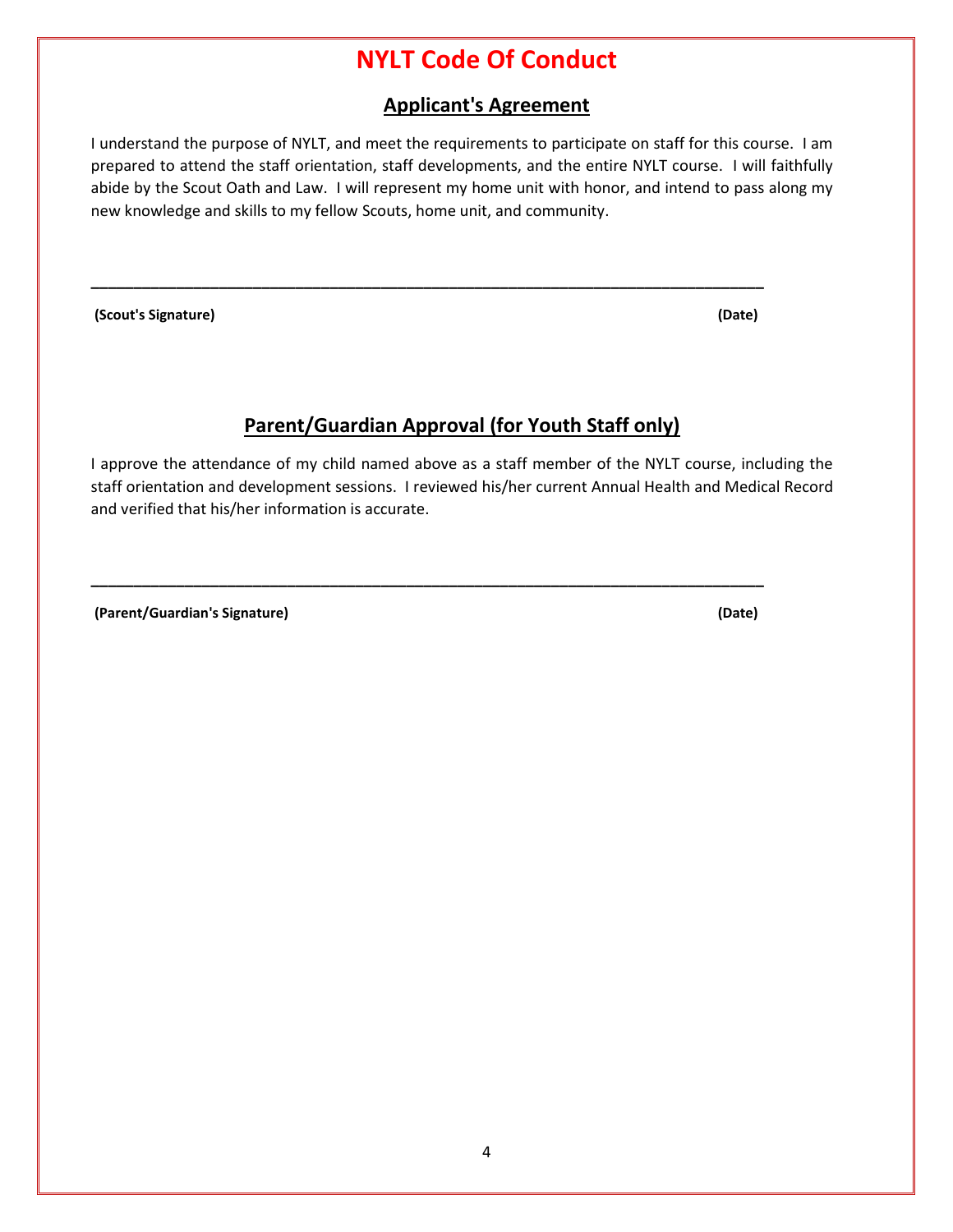# **NYLT Code Of Conduct**

**Statement of Understanding:** All staff members and participants, both youth and adult, are selected based on their qualifications in character, camping skills, physical and personal fitness, and leadership qualities. By signing this code of conduct, all adult staff members as well as youth staff members, participants and their parents or guardians understand that serious misconduct or infraction of rules and regulations will result in termination and expulsion from camp. Each staff member and participant is responsible for his or her own behavior.

#### **All staff members and participants are expected to abide by the code of conduct as follows:**

- 1. I will be guided by the Scout Oath and Scout Law and will obey all U.S. federal laws, state laws, and local laws.
- 2. I will set a good example by keeping myself neatly dressed and presentable.
- 3. I will attend all scheduled programs and participate as required in cooperation with other staff members and leaders.
- 4. I agree to follow the camp check-in and checkout procedures and to observe camp quiet hours.
- 5. I will be responsible for keeping my quarters and personal gear labeled, clean, and neat. I will adhere to all camp recycling policies and regulations. I will do my share to prevent littering of the campgrounds and agree to follow the principles of Leave No Trace.
- 6. I understand that the possession or consumption of alcoholic beverages or illegal drugs or the misuse of prescribed drugs is prohibited at camp. I understand that the purchase, possession, or consumption of alcoholic beverages off council property must comply with state and federal law and must not affect my job performance.
- 7. I understand that serious and/or repetitive behavior violations including use of tobacco, stealing, dishonesty, swearing, and fighting will result in termination and expulsion from camp.
- 8. I understand that gambling of any form is prohibited.
- 9. I understand that possession of lasers of any type and possession or detonation of fireworks is prohibited.
- 10. Neither the camp nor the BSA local council

Staff/Participant Signature Date Date of the Staff Control of the Date Date of the Date Date of the Date of the Date of the Date of the Date of the Date of the Date of the Date of the Date of the Date of the Date of the Da

Parent signature (if staff/participant is a minor): Date

 will be responsible for loss, breakage, or theft of my personal items. I will label all my personal items and check items of value at the direction of staff leaders. Theft on my part will be grounds for termination and expulsion from camp.

- 11. I will use camp equipment in a safe manner and for its intended purpose and will return the equipment in good condition.
- 12. I understand that staff members are prohibited from possessing firearms and weapons on camp property, in accordance with federal, state, and local laws.
- 13. I understand the importance of following BSA's Youth Protection and safety policies and will follow those guidelines. I will report all violations that come to my attention.
- 14. Hazing has no place in Scout camp, nor does running the gauntlet, orchestrating belt lines, or similar physical punishment. As a participant or staff member I agree to prevent and stop all hazing activities.
- 15. I will respect diversity—whether the differences be in physical characteristics or in perspectives.
- 16. I have the responsibility not to engage in behavior that constitutes discrimination or harassment in any way, including race, color, national origin, sex, religion, age, disability, or citizenship of an individual. This applies to everyone, including fellow staff members, campers, adult leaders, parents, and outside vendors.
- 17. I have the responsibility to report instances of discrimination or harassment (directed at me or at others) to the camp director or the Scout executive.
- 18. I will comply with this code of conduct and the policies set forth by the BSA. Any violation may result in expulsion from the camp at my own expense. I understand that all decisions will be final.

\_\_\_\_\_\_\_\_\_\_\_\_\_\_\_\_\_\_\_\_\_\_\_\_\_\_\_\_\_\_\_\_\_\_\_\_\_\_\_\_\_\_\_\_\_\_\_\_\_\_\_\_ \_\_\_\_\_\_\_\_\_\_\_\_\_\_\_\_\_\_\_\_\_\_\_\_

\_\_\_\_\_\_\_\_\_\_\_\_\_\_\_\_\_\_\_\_\_\_\_\_\_\_\_\_\_\_\_\_\_\_\_\_\_\_\_\_\_\_\_\_\_\_\_\_\_\_\_\_ \_\_\_\_\_\_\_\_\_\_\_\_\_\_\_\_\_\_\_\_\_\_\_\_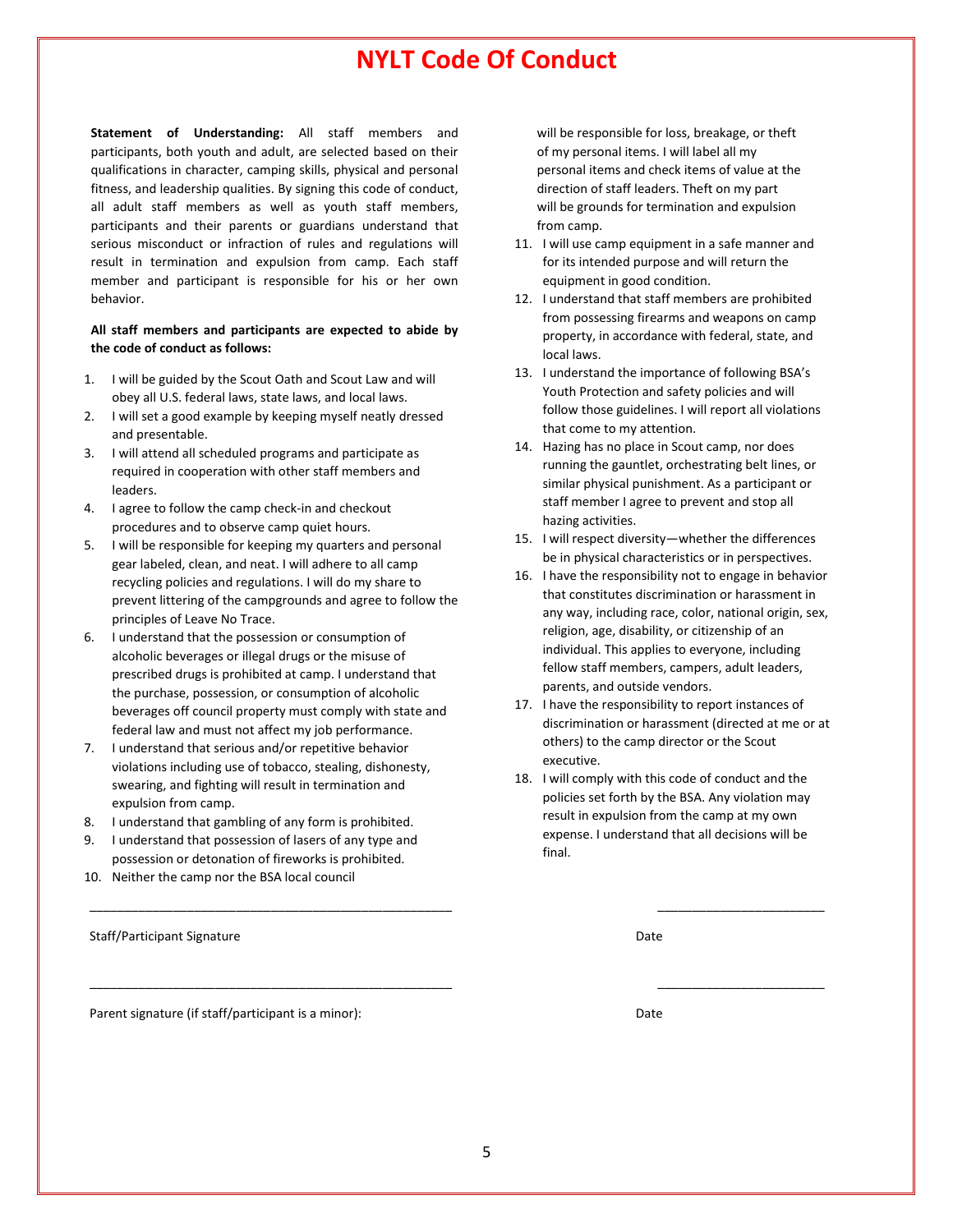*"We never fail when we try to do our duty, we always fail when we neglect to do it."*

*- Sir Robert Baden-Powell*

# **Staff Fact Sheet**

**Who is eligible to staff? Youth applicants** must be at least age 14, have held positions of leadership in your home unit, have been an NYLT course participant and attended "Trainer's EDGE". **Adult applicants** should be currently registered as a BSA adult leader and at least 21 years old. He or she should have had recent experience as the Scoutmaster of a troop or Advisor for a crew, and should be familiar with council programs. Because the basic purpose of the NYLT course is to teach leadership skills, the course director should have completed a Wood Badge course, ideally Wood Badge for the 21st Century and attended "Trainer's EDGE" within the last two years.

**Why should Scouts staff NYLT?** Leadership experiences can be frustrating and disappointing for youth who lack the knowledge, skills and encouragement to fulfill his or her assignment. During NYLT, you will help participants discover that leading themselves and others require a vision--a picture of future success. Through presentations and positive experiences in goal setting, planning, and problem solving, you will teach participants how to set a clear course toward realizing their team and individual visions, and then how to put themselves in the center of those pictures of future success. As a result of your efforts, youth will be trained to better serve their units when placed in leadership positions. If you are an adult and would like to serve on staff, we welcome you. If you are a Wood Badge for the  $21<sup>st</sup>$  Century graduate, you can earn beads by being part of the staff.

**Costs?** Staff Fee is \$150.00 and is due in full on or before December 1, 2021 and is payable at the Scout Service Center. Troops may choose to pay part/all of the fee and that is acceptable and payable at the Scout Service Center. There are no Camperships available for Staff. No applications will be accepted for Staff positions after December 1 unless openings are still available.

**When?** The following are the dates and times for staff development and the NYLT course at Camp MK Brown. If selected, **you are expected to attend all of these sessions:**

| [No one leaves camp until the Camp Ranger gives the approval to the CD and SPL] |                                                                                         |  |  |
|---------------------------------------------------------------------------------|-----------------------------------------------------------------------------------------|--|--|
| June 5-10                                                                       | NYLT @ Camp MK Brown; noon Sunday through 7pm Friday                                    |  |  |
| June 3                                                                          | Staff Preparation for course @ Camp MK Brown; 7:00pm arrival on June 4                  |  |  |
| May 6-8                                                                         | Third Staff Training Weekend; 7 pm Fri through 11 am Sun @ Camp MK Brown                |  |  |
| March 25-27                                                                     | Second Staff Training Weekend; 7 pm Fri through 11 am Sun @ Camp MK Brown               |  |  |
|                                                                                 | February 25-27 First Staff Training Weekend; 7 pm Fri through 11 am Sun @ Camp MK Brown |  |  |
| January 15                                                                      | Staff Orientation; St. Paul's UMC, Amarillo, 8am - 4pm                                  |  |  |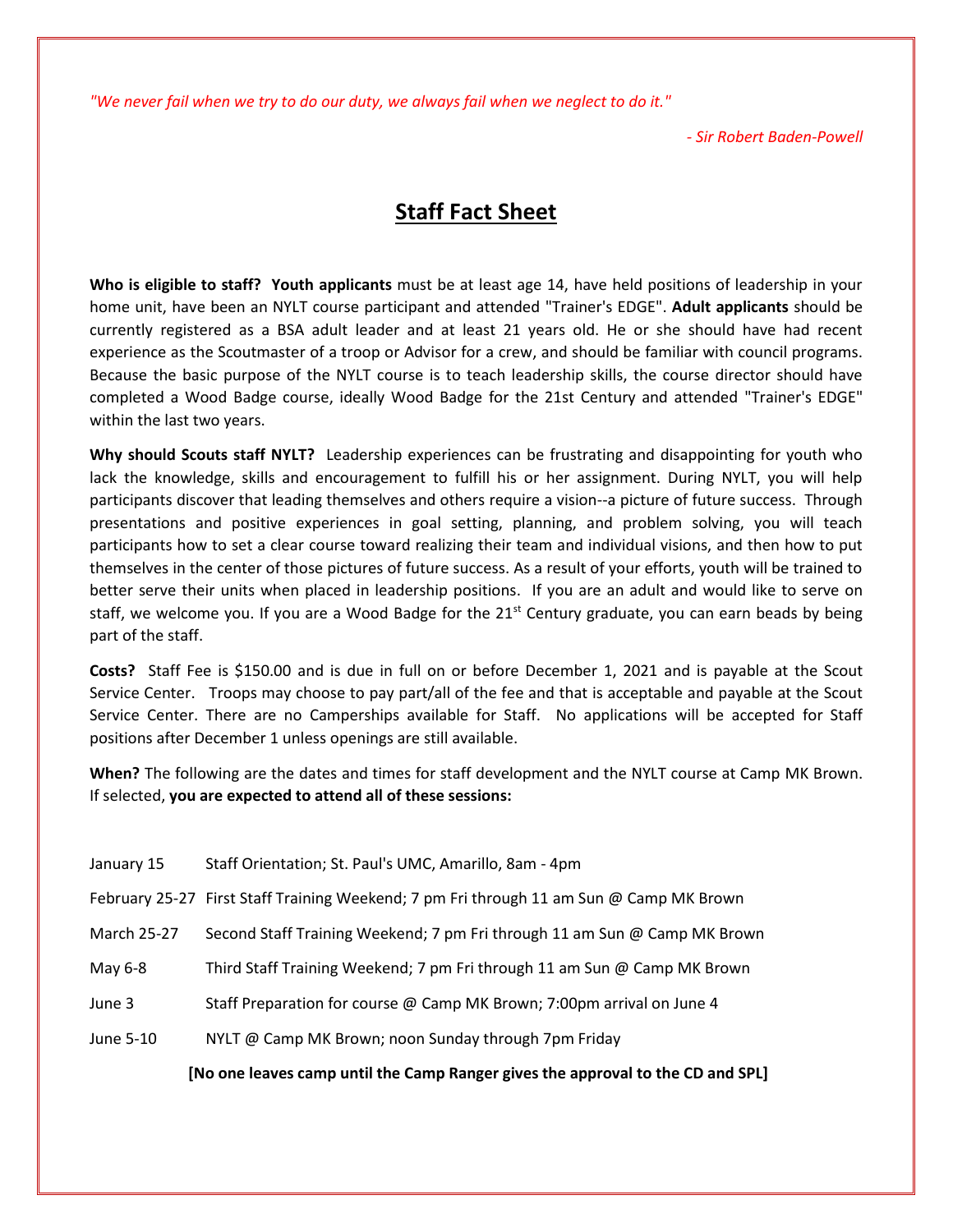*"We never fail when we try to do our duty, we always fail when we neglect to do it."*

*- Sir Robert Baden-Powell*

**How do I apply?** Please submit the following items to the Council office **by close of business on December 1, 2021:**

 **Completed two-page Staff Application and Background Check**

 **Health and Medical Record Form, download from:**

 **http://www.goldenspread.org/Forms/Health%20%20Medical%20Record.pdf**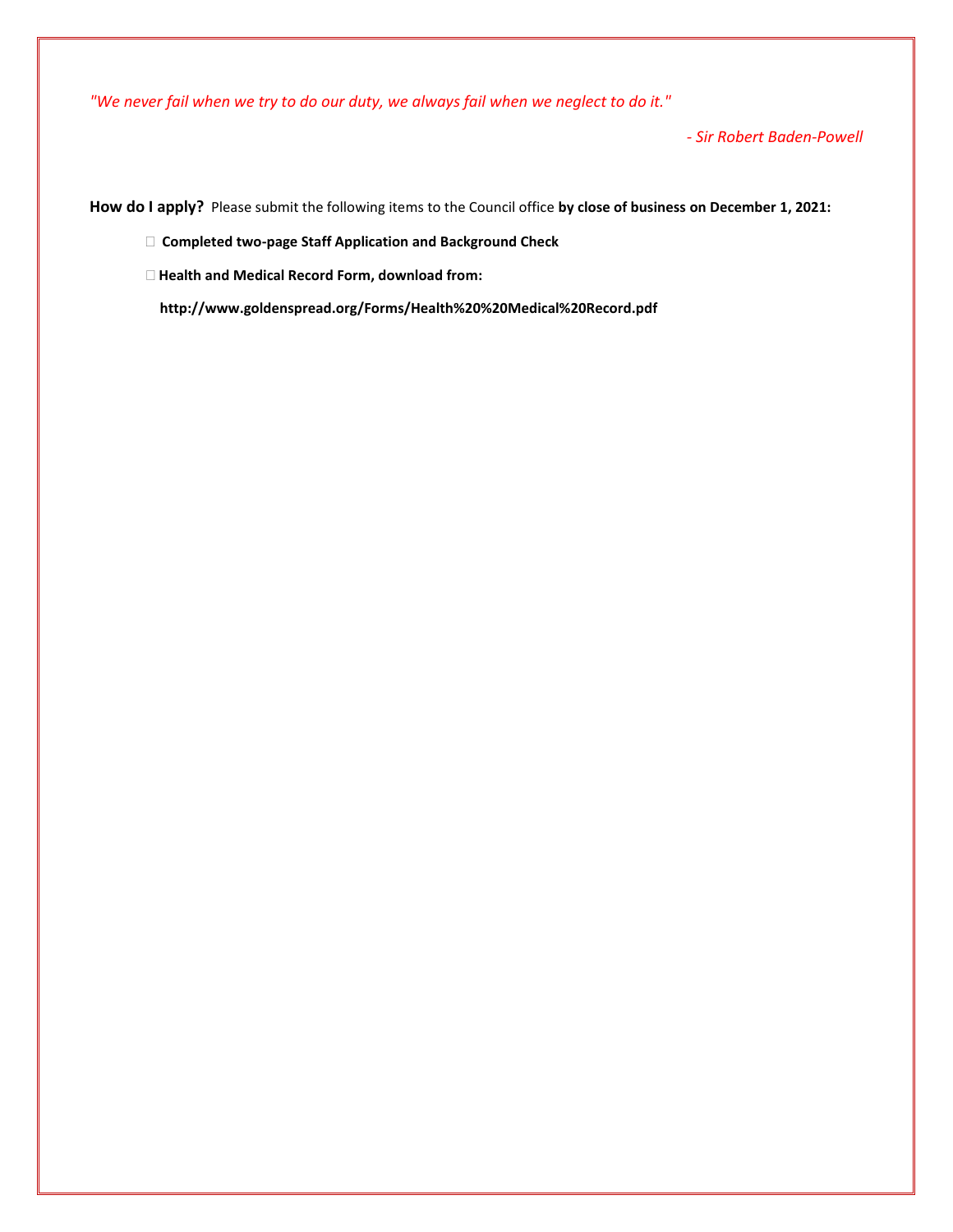# **Staff Positions**

## **Youth Staff Position Descriptions**

**Assistant Course Director of Youth Operations, Course Leader (CL):** As in any unit, the **Assistant Course Director of Youth Operations**, hereafter referred to as the **Course Leader**, is the key leader of an NYLT course. She or he is empowered by the NYLT course director to run the course with the help of the rest of the youth staff and the NYLT team leaders.

## Duties of the **Senior Patrol Leader (SPL)** include: (POSITION FILLED)

- Running course meetings, events, and activities
- Chairing meetings of the leadership council
- Delegating duties and responsibilities to other members of the NYLT youth staff
- Assisting the course director with staff training
- Modeling the core learning and leadership messages of the NYLT syllabus
- Recruiting youth participants
- Being well-versed on all core content sessions

The **Assistant Senior Patrol Leader (ASPL)** are prepared to fulfill the duties of the course leader if she or he is unavailable at some point during a course. One assistant course director will take responsibility for program matters; another will accept responsibility for service.

## Duties of the **Assistant Senior Patrol Leader for Program (ASPLP)** include:

- Providing mentoring and coaching to each day's program team
- Overseeing the preparation of campfires
- Supporting NYLT presenters with preparations for sessions, meetings, and activities, and ensuring they are prepared
- Overseeing audiovisual support for NYLT sessions
- Modeling the core learning and leadership messages of the NYLT syllabus
- Completing other assignments as determined by the course leader
- Recruiting youth participants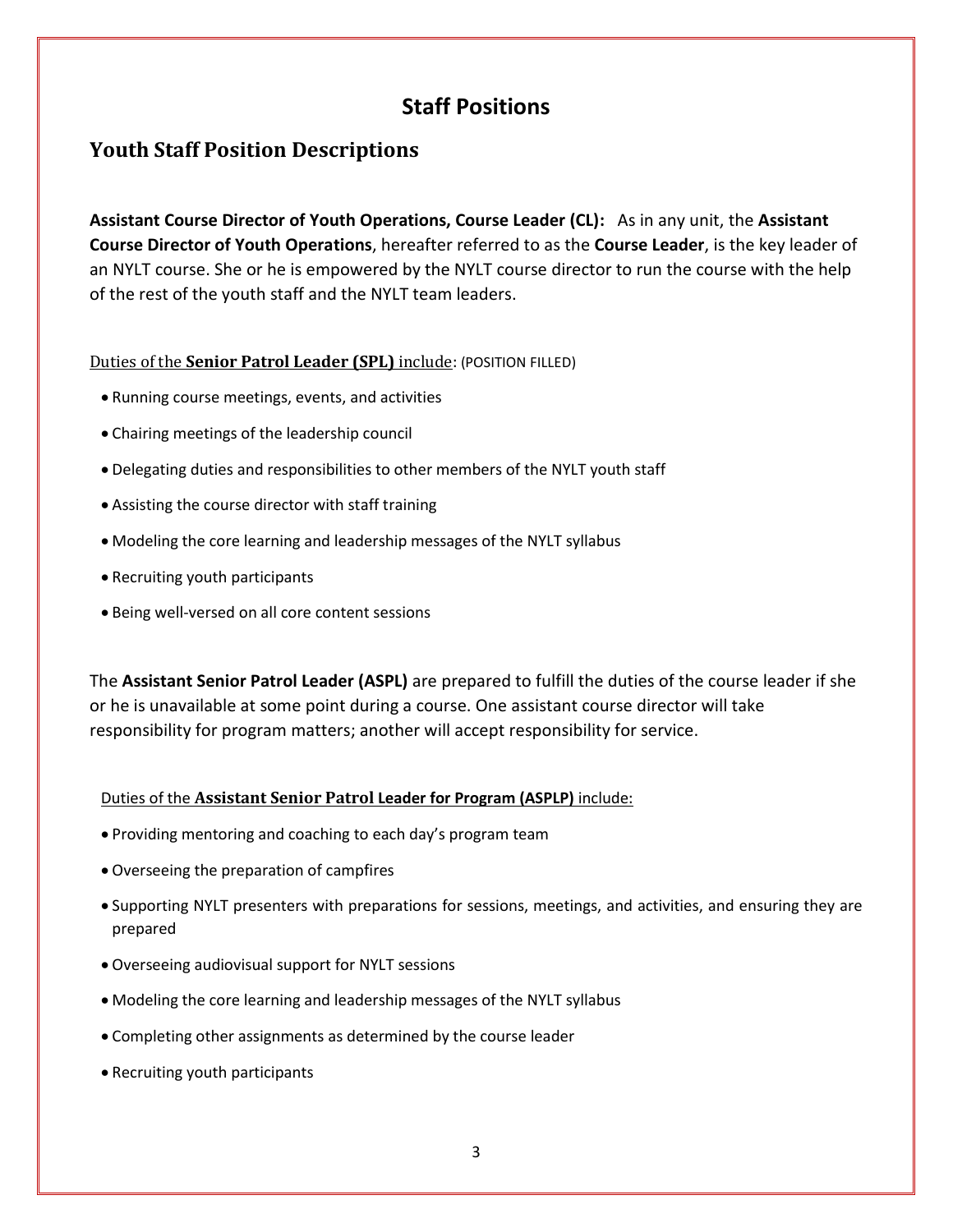## Duties of the **Assistant Senior Patrol Leader for Service (ASPLS)** include:

- Providing mentoring and coaching for each day's service team
- Overseeing preparations of the model campsite on the Orientation Trail (Day One of the NYLT course)
- Conducting daily campsite inspections and guiding teams in complying with the Daily Campsite Inspection Checklist. Teaching the daily service teams to police and clean up course areas with a Leave No Trace ethic
- Managing presentations of the daily Baden-Powell Team streamers
- Completing other assignments as determined by the course leader
- Recruiting youth participants

The role of a **Troop Guide (TG)** is similar to that of the troop guide in a regular Scout troop. In addition, NYLT team guides are key to facilitating the NYLT syllabus and advancing each team's development.

## Duties for the **Troop Guide (TG)** include:

- Serving the team to which he or she is assigned
- Coaching and mentoring each day's team leader
- Presenting selected sessions and activities of the NYLT course
- Modeling the core learning and leadership messages of the NYLT syllabus
- Completing other assignments as determined by the course leader
- Recruiting youth participants
- Being well-versed on all core content sessions

**Quartermaster (QM)** The youth QM works with the adult QM. The youth QM must have an eye for detail, and interest in neat and orderly procedures, and a strong sense of responsibility coupled with a desire to be helpful.

## Duties for the **Quartermaster** QM include:

- Working closely with other adult NYLT staff and the CL
- Receiving, storing, and issuing course equipment and supplies
- Receiving, storing, and issuing food supplies
- Providing support for staff training
- Helping facilitate the Patrol Lunch Planning Challenge (Day Two)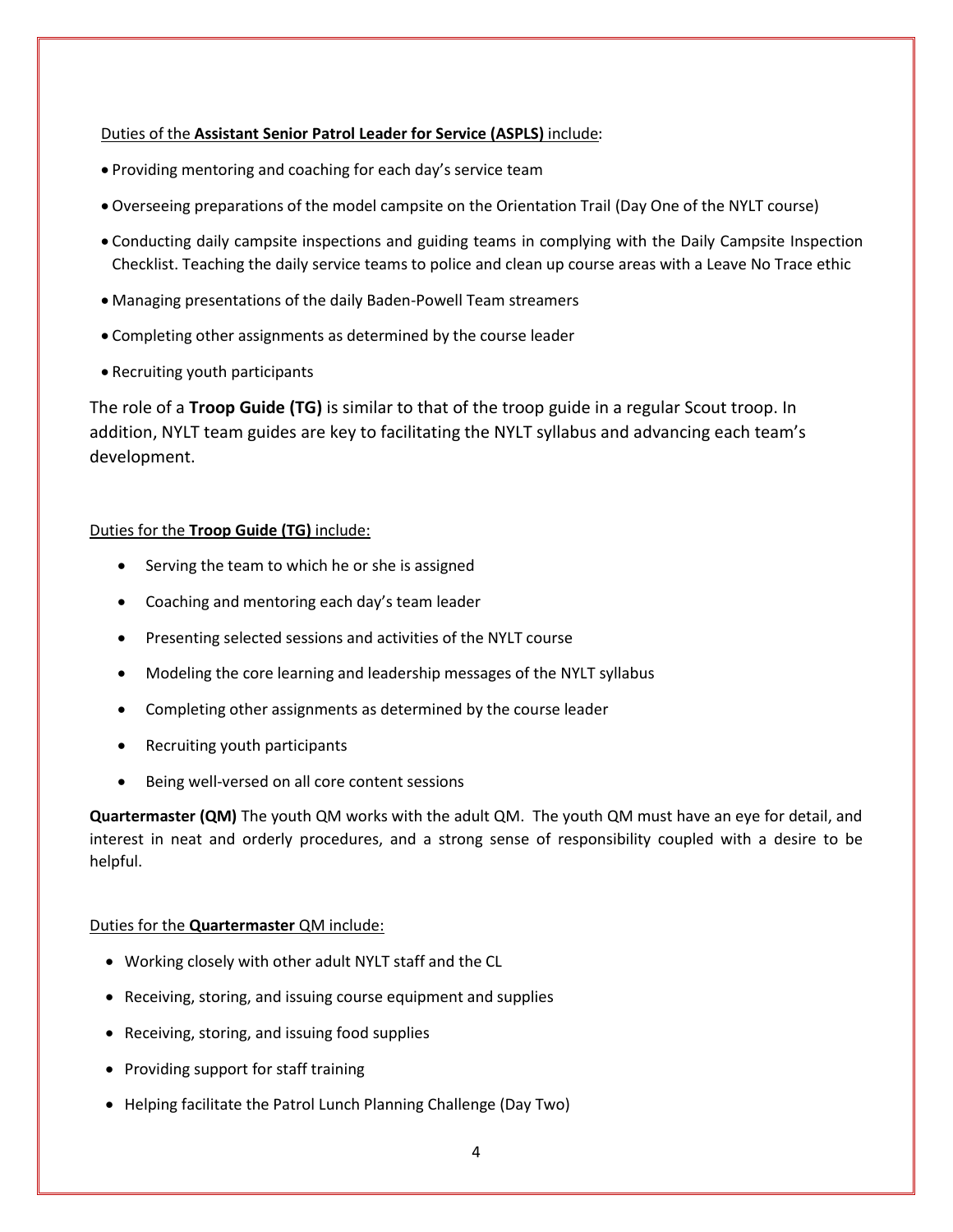- Modeling the core learning and leadership messages of the NYLT syllabus
- Recruiting youth participants

## *All youth leaders will assist with meal preparations as needed*

## **Adult Staff Position Descriptions**

The **Course Director** must be currently registered as a BSA adult leader and at least 21 years old. He or she should have had recent experience as the Scoutmaster of a troop or Advisor for a crew, and should be familiar with council programs. Because the basic purpose of the NYLT course is to teach leadership skills, the course director should have completed a Wood Badge course, ideally Wood Badge for the 21st Century.

## Duties for the **Scoutmaster (SM)/Course Director (CD)** include:

Working directly with the council-appointed NYLT staff adviser

- Recruiting quality adult and youth staff members
- Conducting staff training before the course
- Helping the staff develop a vision for the course, and the goals and plans to fulfill that vision
- Being well-versed on all core content sessions in order to act as a resource as well as a role model to participants
- Conducting the course as outlined in the NYLT manual
- Serving as coach and mentor to the youth leader and other NYLT youth staff
- Working closely with assistant course directors and other adult staff to ensure their effectiveness in completing their staff assignments
- Modeling the core learning and leadership messages of the NYLT syllabus
- Recruiting youth participants

## Duties for the **Assistant Scoutmaster (ASM)/Backup Course Director (BCD)** include:

- Serving as backups for the course director
- Sharing in the administration of the NYLT course
- Working with the management of the commissary, equipment, and course supplies